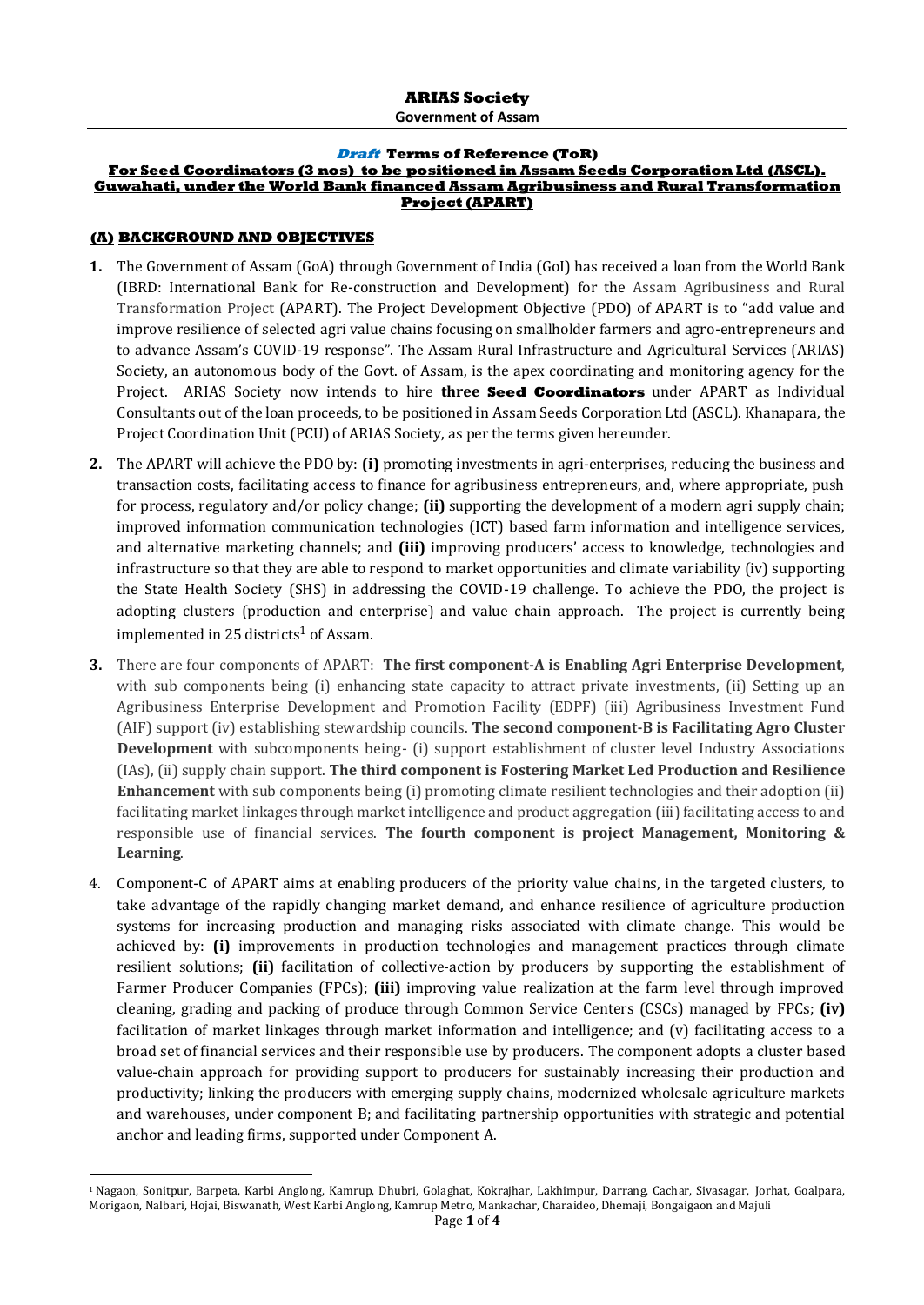- 5. Among the various agricultural inputs, seed is one of the very important and critical areas for APART as well as Government of Assam (GoA). With respect to crop value chains, the Project has also engaged three international agencies i.e. International Rice Research Institute (IRRI), International Potato Centre (CIP) and World Vegetable Centre which are working closely with the Directorate of Agriculture, Directorate of Horticulture and Food Processing, Assam Agricultural University, District Agricultural Technology Management Agencies (ATMAs), Krishi Vigyan Kendras (KVKs) and Research Stations, among others to address the seed value chain issues. In addition, the Indian Council of Agricultural Research (ICAR)- Directorate of Rapeseed & Mustard Research (DRMR) has been on-boarded as a knowledge partner in the mustard value chain and is closely working with Directorate of Agriculture at State level and District ATMA offices at District level.
- 6. As a first step, to make the State self sufficient in seed production, particularly for the key commodities like paddy, mustard, maize, potato etc the Project is setting up a **Seed Vertical under APART**. Among others, the activities under the seed vertical include support to Assam Seed Corporation Limited (ASCL). In view of the same, it has been decided recruit **three Seed Coordinators** under APART to support the ASCL. One of the key roles of the **Seed Coordinators** would be to work with the seed farms of the Assam Seeds Corporation Ltd towards increasing in house seed production through close liaison with related stakeholder agencies like Assam Seed and Organic Certification Agency (ASOCA), Assam Agricultural University (AAU), Directorate of Agriculture (DoA) and so also the international agencies/ knowledge partners engaged under APART.

## **(B) OBJECTIVES OF THE ASSIGNMENT & SCOPE OF WORK**

- 7. The key role of the **Seeds Coordinator** will be to support Assam Seeds Corporation Ltd (ASCL) in achieving the objective of maximum production in the farms of the corporation and also in the farmer's field including FPCs. Towards this, the **Seed Coordinator** will work with the seed farms of the Assam Seeds Corporation Ltd (ASCL) in increasing the in-house seed production through close liaison with related stakeholder agencies like Assam Seed and Organic Certification Agency (ASOCA), Assam Agricultural University (AAU), Directorate of Agriculture (DoA) and so also the international agencies/ knowledge partners engaged under APART. In particular the responsibilities of the **Coordinator (Seeds)** include the following:
	- a) To contribute significantly to the seed production program of ASCL
	- b) To facilitate seed grower registration i.e. FPCs/ individual growers, under the seed production program of Assam Seed Corporation Limited (ASCL)
	- c) Be instrumental in arranging for foundation seeds for certified seed production from various authentic and reliable sources, as applicable.
	- d) Support to timely distribution of foundation seeds to FPCs/ individual growers registered under the program by ASCL, for production of certified seeds.
	- e) To guide the field staff in regular monitoring, technical support to growers and data collection relating to seed production through FPCs, individual growers etc
	- f) Arranging for seed processing, testing, labeling, packing, storage etc.
	- g) Oversee the supply of certified seeds through the dealer/ distributor network, Govt schemes, farmer collectives etc.
	- h) Designing of schemes for seed sales through private network like Advance Booking Scheme (ABS), Cash Discount Scheme (CDS), trade incentives etc to increase the sale of seeds and revenue generated to Assam Seed Corporation Limited (ASCL).
	- i) Fostering tie ups with national/ international organizations related to seeds including other State Seed Corporations for knowledge exchange, sourcing of promising seed varieties etc.
	- j) To devise ways and means for strengthening Assam Seed Corporation Limited (ASCL) towards making the State self sufficient in seeds with respect to key dominant crops of Assam
	- k) To represent ASCL at various forums as authorized.
	- l) Documenting success stories, case studies, innovative models, emerging from APART's work in seed value chain, contributing to the APART Newsletters & disseminating at various forums as directed.
	- m) Perform any other related task assigned by the Reporting Officer.
	- n) **Travel Requirements:** The **Seeds Coordinators** may be required to undertake field-visits and tours to project sites, FPCs, concerned Central and State ministries, Departments, Agencies, Institutes with the approval of the Reporting Officer.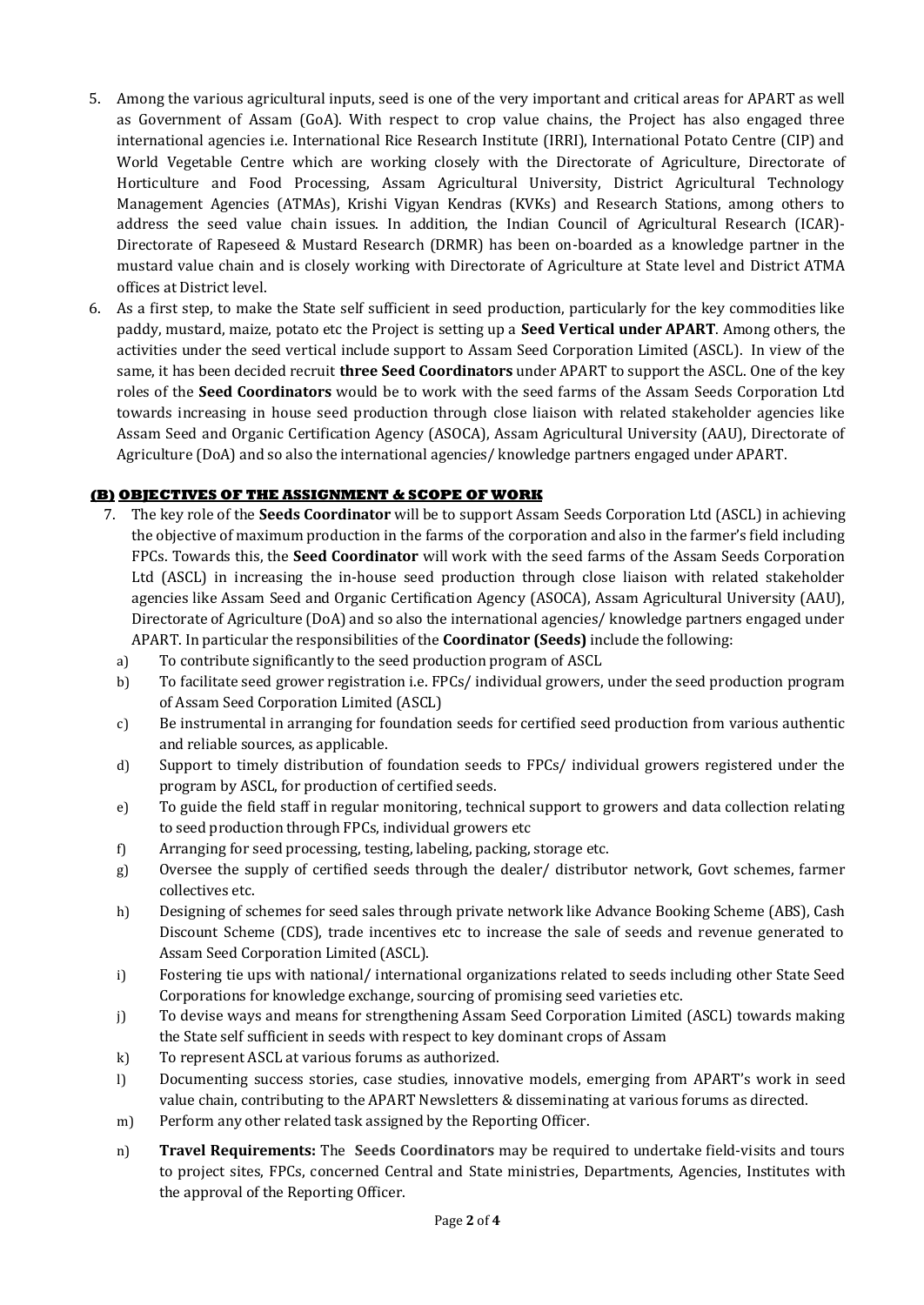## **(C) QUALIFICATIONS, EXPERIENCE, SKILLSET, AND AGE ETC.**

- 6. **Educational Qualifications:** The **Seeds Coordinator** should hold a **Masters degree in Agriculture preferably in Seed Science & Technology/Genetics & Plant Breeding/ Agronomy or a closely related field** from any recognized University/ Institution.
- 7. **Working Experience: The Seeds Coordinator** must possess at least **3 (three) years of professional experience working in seed production, certification, processing, testing, sales, distribution & related aspects** in any public/ private sector organization.
- 8. **Computer Skills & Language:** The **Seeds Coordinato**r must have proficiency in the use of Internet based applications, Graphics, MS Word, MS Excel and MS Power Point and other related applications.
- **9. Language**: Fluency in English, Assamese &Hindi.
- 10. **Age:** Age of the candidate should not be more than **40 years as on 1st March, 2022**.

# **(D)DURATION OF CONTRACT, NOTICE PERIOD ETC.**

- 11. The tenure of **Seeds Coordinators** is intended for the entire duration of APART and co-terminus with the project period of APART. However, continuity of the **Seeds Coordinator** beyond one (1) year from the date of signing the agreement will depend upon his/her performance. The decision of the SPD shall be final and binding in this regard. The contract management shall be as per the Project rules. Depending upon the sustainability of the initiative, Assam Seed Corporation may engage the services of **Seeds Coordinator(s)** beyond the Project period through its own funding and resources.
- 12. The contract with **Seeds Coordinators** may be terminated by either side at any point of time during the contractual period by serving a 30 days' notice without assigning any reason and without thereby incurring any liability to the Govt. of Assam/ PCU/ ARIAS Society/ Assam Seeds Corporation Ltd. The assignment is purely contractual in nature and shall not, under any circumstance, be extended beyond the APART's closing date. The Govt. of Assam/ PCU/ ARIAS Society/ Assam Seeds Corporation Ltd. shall not undertake any responsibility for subsequent deployment of the incumbent.
- 13. The **Seeds Coordinator** shall not assign or sub-contract, *in whole or in part,* his/her obligations to perform under this ToR, except with the Reporting Officer's prior written consent. The **Seeds Coordinator** will have to serve the assigned office on full time basis **under overall command of Managing Director**, **ASCL** and provide services normally from the Office of the Assam Seed Corporation.

## **(E) REMUNERATION, PAYMENT TERMS AND LEAVE ETC.**

- 14. Depending on *t*he qualifications, experience, competencies, last remuneration, etc. of the candidate, the consolidated annual remuneration for the **Seed Coordinator** will be in the range between **Rs. 6.60 lakh to 10.80 lakh** per year. A higher start may be considered in case of exceptionally talented candidates, as decided by SPD. However, in case the selected candidate's current remuneration with 30% enhancement comes below Rs. 6.60 lakh/year, the lower remuneration will be offered. The annual remuneration will be inclusive of performance-linked-incentive, communication allowance, health/service related allowance, all taxes, cost of accommodation and food at HQ, conveyance to attend the office etc. The remuneration may be enhanced by the MD, Assam Seed Corporation Limited, on an Annual Basis, as per provisions in the HR policy of ARIAS Society.
- 15. The remuneration will be given in equal monthly instalments and the Performance-Linked-Incentive (PLI) will be given quarterly by the MD, Assam Seed Corporation Limited based on the performance and achievement against the mutually agreed deliverables by the **Seeds Coordinator**. Taxes shall be dealt with as per applicable laws.
- 16. Travelling, Boarding, Lodging and Food expenses for approved official tours outside HQ will be reimbursed as per HR Policy of ARIAS Society.
- 17. The provisions of leave would be as per provisions of HR Policy of ARIAS Society.
- 18. No house rent allowance or any other allowance shall be paid by the Project. No other payment whatsoever (except reimbursement of official travelling expenses) shall be made, except as agreed with the **Seeds Coordinator** by the Project.